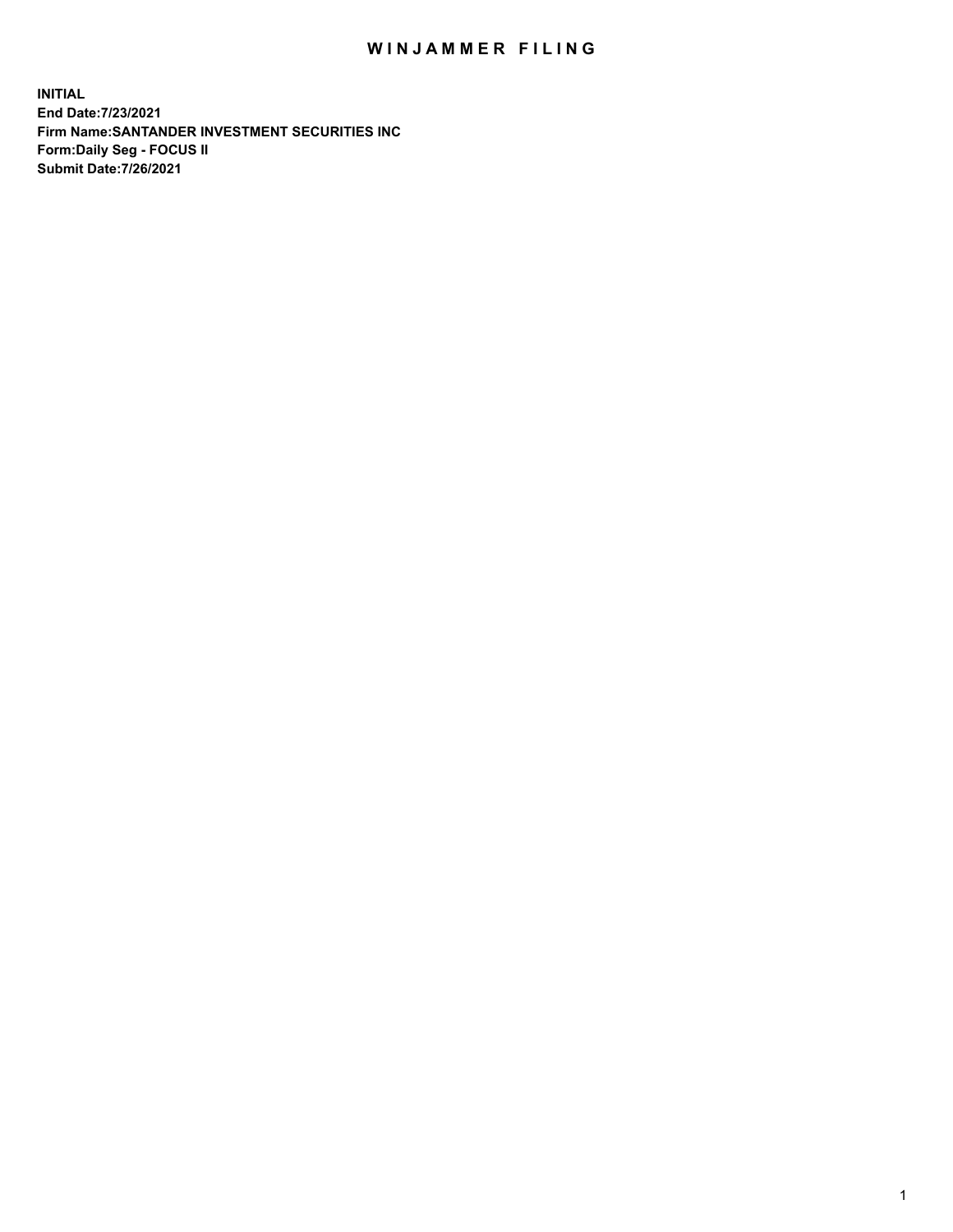**INITIAL End Date:7/23/2021 Firm Name:SANTANDER INVESTMENT SECURITIES INC Form:Daily Seg - FOCUS II Submit Date:7/26/2021 Daily Segregation - Cover Page**

| Name of Company |  |
|-----------------|--|
|-----------------|--|

| Name of Company                                                                | <b>SANTANDER INVESTMENT</b>                 |
|--------------------------------------------------------------------------------|---------------------------------------------|
| <b>Contact Name</b>                                                            | <b>SECURITIES INC</b><br><b>Felix Munoz</b> |
| <b>Contact Phone Number</b>                                                    | (212) 407-4594                              |
| <b>Contact Email Address</b>                                                   | felix.munoz@santander.us                    |
| FCM's Customer Segregated Funds Residual Interest Target (choose one):         |                                             |
| a. Minimum dollar amount: ; or                                                 | 70,000,000                                  |
| b. Minimum percentage of customer segregated funds required:% ; or             | <u>0</u>                                    |
| c. Dollar amount range between: and; or                                        | 0 <sub>0</sub>                              |
| d. Percentage range of customer segregated funds required between:% and%.      | 0 <sub>0</sub>                              |
| FCM's Customer Secured Amount Funds Residual Interest Target (choose one):     |                                             |
| a. Minimum dollar amount: ; or                                                 | <u>0</u>                                    |
| b. Minimum percentage of customer secured funds required:%; or                 | $\underline{\mathbf{0}}$                    |
| c. Dollar amount range between: and; or                                        | 0 <sub>0</sub>                              |
| d. Percentage range of customer secured funds required between:% and%.         | 0 <sub>0</sub>                              |
| FCM's Cleared Swaps Customer Collateral Residual Interest Target (choose one): |                                             |
| a. Minimum dollar amount: ; or                                                 | <u>0</u>                                    |
|                                                                                |                                             |

b. Minimum percentage of cleared swaps customer collateral required:% ; or **0** c. Dollar amount range between:and; or **0 0** d. Percentage range of cleared swaps customer collateral required between:% and%. **0 0**

Attach supporting documents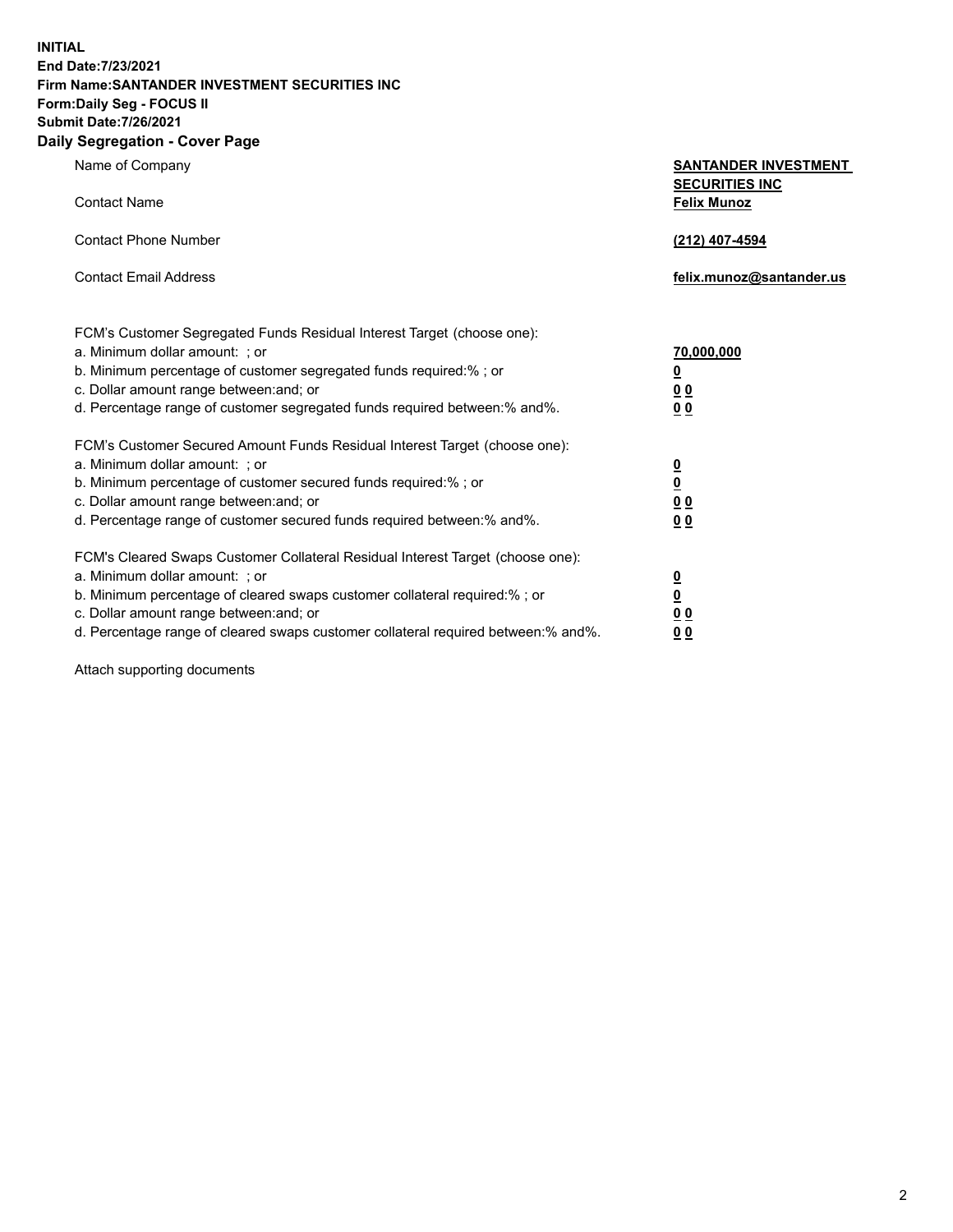**INITIAL End Date:7/23/2021 Firm Name:SANTANDER INVESTMENT SECURITIES INC Form:Daily Seg - FOCUS II Submit Date:7/26/2021 Daily Segregation - Secured Amounts**

|          | Foreign Futures and Foreign Options Secured Amounts                                         |                     |
|----------|---------------------------------------------------------------------------------------------|---------------------|
|          | Amount required to be set aside pursuant to law, rule or regulation of a foreign            | $0$ [7305]          |
|          | government or a rule of a self-regulatory organization authorized thereunder                |                     |
| 1.       | Net ledger balance - Foreign Futures and Foreign Option Trading - All Customers             |                     |
|          | A. Cash                                                                                     | $0$ [7315]          |
|          | B. Securities (at market)                                                                   | $0$ [7317]          |
| 2.       | Net unrealized profit (loss) in open futures contracts traded on a foreign board of trade   | $0$ [7325]          |
| 3.       | Exchange traded options                                                                     |                     |
|          | a. Market value of open option contracts purchased on a foreign board of trade              | $0$ [7335]          |
|          | b. Market value of open contracts granted (sold) on a foreign board of trade                | $0$ [7337]          |
| 4.       | Net equity (deficit) (add lines 1. 2. and 3.)                                               | $0$ [7345]          |
| 5.       | Account liquidating to a deficit and account with a debit balances - gross amount           | $0$ [7351]          |
|          | Less: amount offset by customer owned securities                                            | 0 [7352] 0 [7354]   |
| 6.       | Amount required to be set aside as the secured amount - Net Liquidating Equity              | $0$ [7355]          |
|          | Method (add lines 4 and 5)                                                                  |                     |
| 7.       | Greater of amount required to be set aside pursuant to foreign jurisdiction (above) or line | $0$ [7360]          |
|          | 6.                                                                                          |                     |
|          | FUNDS DEPOSITED IN SEPARATE REGULATION 30.7 ACCOUNTS                                        |                     |
| 1.       | Cash in banks                                                                               |                     |
|          | A. Banks located in the United States                                                       | $0$ [7500]          |
|          | B. Other banks qualified under Regulation 30.7                                              | 0 [7520] 0 [7530]   |
| 2.       | <b>Securities</b>                                                                           |                     |
|          | A. In safekeeping with banks located in the United States                                   | $0$ [7540]          |
|          | B. In safekeeping with other banks qualified under Regulation 30.7                          | 0 [7560] 0 [7570]   |
| 3.       | Equities with registered futures commission merchants                                       |                     |
|          | A. Cash                                                                                     | $0$ [7580]          |
|          | <b>B.</b> Securities                                                                        | $0$ [7590]          |
|          | C. Unrealized gain (loss) on open futures contracts                                         | $0$ [7600]          |
|          | D. Value of long option contracts                                                           | $0$ [7610]          |
|          | E. Value of short option contracts                                                          | 0 [7615] 0 [7620]   |
| 4.       | Amounts held by clearing organizations of foreign boards of trade                           |                     |
|          | A. Cash                                                                                     | $0$ [7640]          |
|          | <b>B.</b> Securities                                                                        | $0$ [7650]          |
|          | C. Amount due to (from) clearing organization - daily variation                             | $0$ [7660]          |
|          | D. Value of long option contracts                                                           | $0$ [7670]          |
| 5.       | E. Value of short option contracts                                                          | 0 [7675] 0 [7680]   |
|          | Amounts held by members of foreign boards of trade                                          |                     |
|          | A. Cash                                                                                     | 0 [7700]            |
|          | <b>B.</b> Securities                                                                        | 0 <sup>[7710]</sup> |
|          | C. Unrealized gain (loss) on open futures contracts<br>D. Value of long option contracts    | $0$ [7720]          |
|          | E. Value of short option contracts                                                          | $0$ [7730]          |
|          |                                                                                             | 0 [7735] 0 [7740]   |
| 6.<br>7. | Amounts with other depositories designated by a foreign board of trade                      | 0 [7760]            |
| 8.       | Segregated funds on hand<br>Total funds in separate section 30.7 accounts                   | $0$ [7765]          |
| 9.       | Excess (deficiency) Set Aside for Secured Amount (subtract line 7 Secured Statement         | $0$ [7770]          |
|          | Page 1 from Line 8)                                                                         | 0 [7380]            |
| 10.      | Management Target Amount for Excess funds in separate section 30.7 accounts                 | $0$ [7780]          |
| 11.      | Excess (deficiency) funds in separate 30.7 accounts over (under) Management Target          | 0 <sup>[7785]</sup> |
|          |                                                                                             |                     |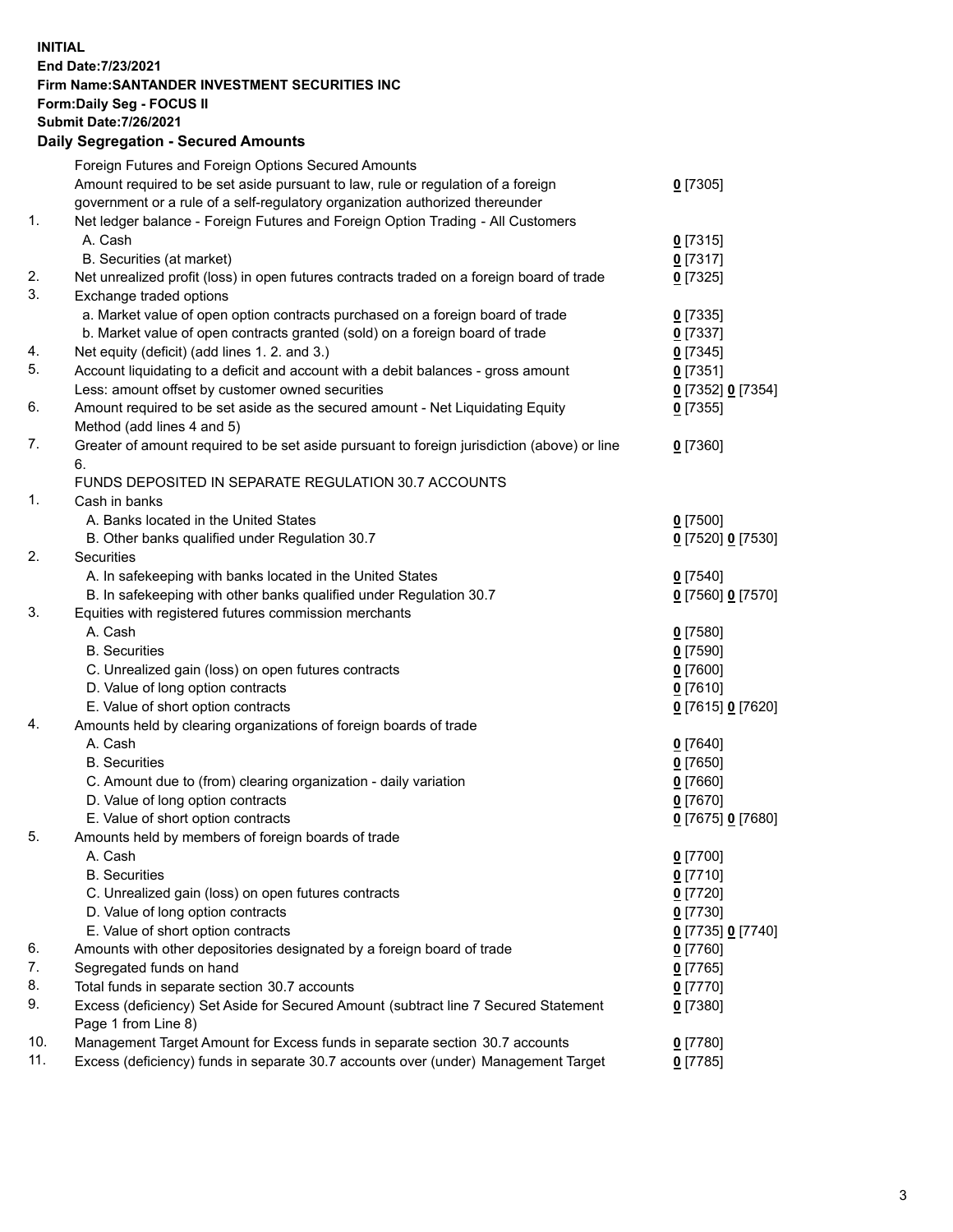| <b>INITIAL</b> |                                                                                                 |                      |  |  |  |
|----------------|-------------------------------------------------------------------------------------------------|----------------------|--|--|--|
|                | End Date: 7/23/2021                                                                             |                      |  |  |  |
|                | <b>Firm Name: SANTANDER INVESTMENT SECURITIES INC</b>                                           |                      |  |  |  |
|                | Form: Daily Seg - FOCUS II                                                                      |                      |  |  |  |
|                | <b>Submit Date: 7/26/2021</b>                                                                   |                      |  |  |  |
|                | Daily Segregation - Segregation Statement                                                       |                      |  |  |  |
|                | SEGREGATION REQUIREMENTS(Section 4d(2) of the CEAct)                                            |                      |  |  |  |
| 1.             | Net ledger balance                                                                              |                      |  |  |  |
|                | A. Cash                                                                                         | 2,474,114,947 [7010] |  |  |  |
|                | B. Securities (at market)                                                                       | $0$ [7020]           |  |  |  |
| 2.             | Net unrealized profit (loss) in open futures contracts traded on a contract market              | -382,848,262 [7030]  |  |  |  |
| 3.             | Exchange traded options                                                                         |                      |  |  |  |
|                | A. Add market value of open option contracts purchased on a contract market                     | 40,993,837 [7032]    |  |  |  |
|                | B. Deduct market value of open option contracts granted (sold) on a contract market             | -45,744,890 [7033]   |  |  |  |
| 4.             | Net equity (deficit) (add lines 1, 2 and 3)                                                     | 2,086,515,632 [7040] |  |  |  |
| 5.             | Accounts liquidating to a deficit and accounts with                                             |                      |  |  |  |
|                | debit balances - gross amount                                                                   | $0$ [7045]           |  |  |  |
|                | Less: amount offset by customer securities                                                      | 0 [7047] 0 [7050]    |  |  |  |
| 6.             | Amount required to be segregated (add lines 4 and 5)                                            | 2,086,515,632 [7060] |  |  |  |
|                | FUNDS IN SEGREGATED ACCOUNTS                                                                    |                      |  |  |  |
| 7.             | Deposited in segregated funds bank accounts                                                     |                      |  |  |  |
|                | A. Cash                                                                                         | 256,984,169 [7070]   |  |  |  |
|                | B. Securities representing investments of customers' funds (at market)                          | $0$ [7080]           |  |  |  |
|                | C. Securities held for particular customers or option customers in lieu of cash (at             | $0$ [7090]           |  |  |  |
|                | market)                                                                                         |                      |  |  |  |
| 8.             | Margins on deposit with derivatives clearing organizations of contract markets                  |                      |  |  |  |
|                | A. Cash                                                                                         | 1,877,731,903 [7100] |  |  |  |
|                | B. Securities representing investments of customers' funds (at market)                          | $0$ [7110]           |  |  |  |
|                | C. Securities held for particular customers or option customers in lieu of cash (at             | $0$ [7120]           |  |  |  |
|                | market)                                                                                         |                      |  |  |  |
| 9.             | Net settlement from (to) derivatives clearing organizations of contract markets                 | 29,084,714 [7130]    |  |  |  |
| 10.            | Exchange traded options                                                                         |                      |  |  |  |
|                | A. Value of open long option contracts                                                          | 40,993,837 [7132]    |  |  |  |
|                | B. Value of open short option contracts                                                         | -45,744,890 [7133]   |  |  |  |
| 11.            | Net equities with other FCMs                                                                    |                      |  |  |  |
|                | A. Net liquidating equity                                                                       | $0$ [7140]           |  |  |  |
|                | B. Securities representing investments of customers' funds (at market)                          | $0$ [7160]           |  |  |  |
|                | C. Securities held for particular customers or option customers in lieu of cash (at             | $0$ [7170]           |  |  |  |
|                | market)                                                                                         |                      |  |  |  |
| 12.            | Segregated funds on hand                                                                        | $0$ [7150]           |  |  |  |
| 13.<br>14.     | Total amount in segregation (add lines 7 through 12)                                            | 2,159,049,733 [7180] |  |  |  |
| 15.            | Excess (deficiency) funds in segregation (subtract line 6 from line 13)                         | 72,534,101 [7190]    |  |  |  |
| 16.            | Management Target Amount for Excess funds in segregation                                        | 70,000,000 [7194]    |  |  |  |
|                | Excess (deficiency) funds in segregation over (under) Management Target Amount<br><b>Excess</b> | 2,534,101 [7198]     |  |  |  |
|                |                                                                                                 |                      |  |  |  |